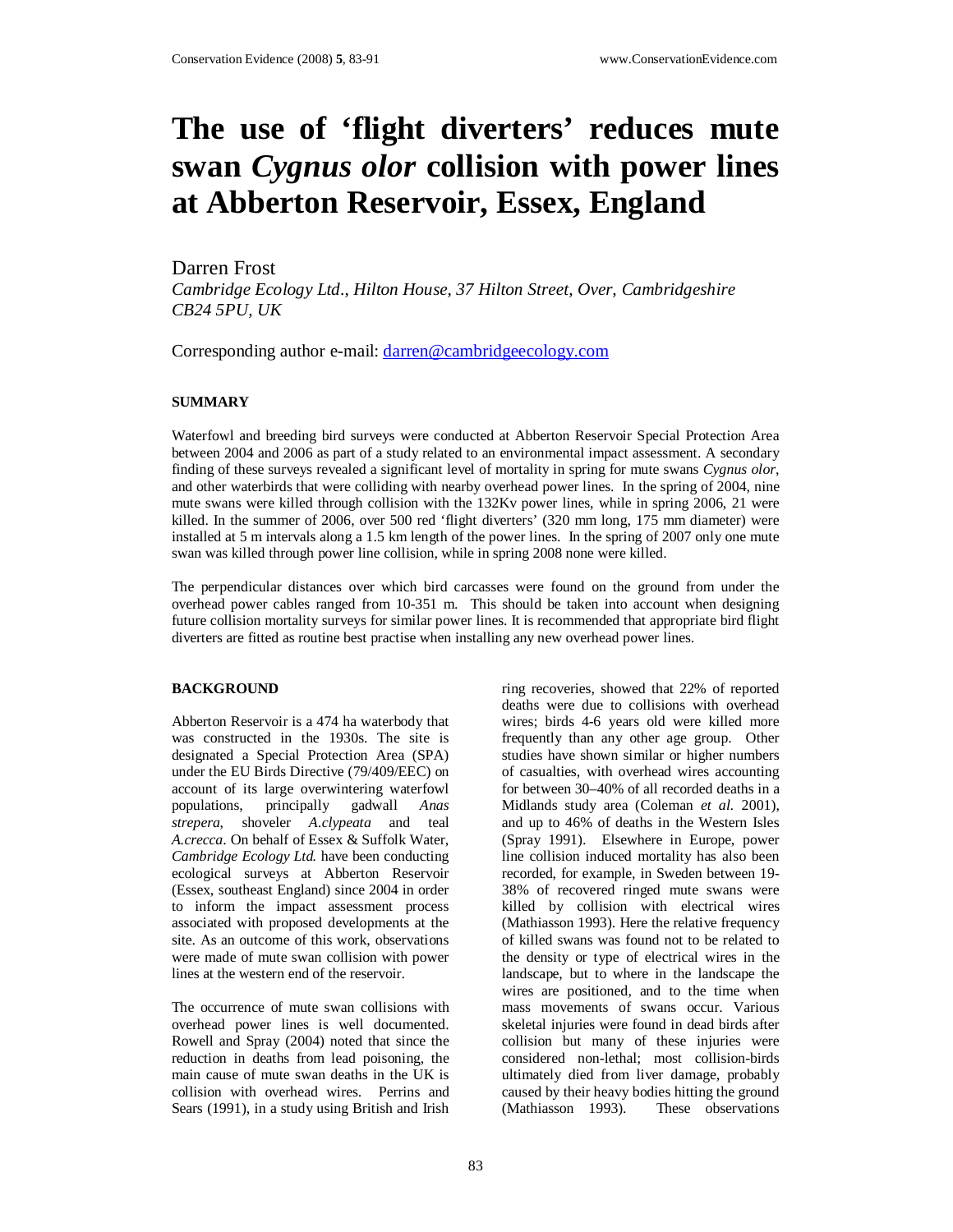suggest that swan mortality through collision with power lines is a serious issue but few studies have investigated the effectiveness of potential mitigation measures. The few published papers assessing the effectiveness of bird deflectors/wire markers (Koops 1982, Janss *et al.* 1998, 1999) show there is a high potential for collision reduction. This present study assessed whether deflectors ('flight diverters') reduced mute swan collision mortality at Abberton Reservoir.

**Status and population of mute swan at Abberton Reservoir:** The mute swan population at Abberton is important nationally and internationally and contributes to various conservation designations, e.g. cited as part of the site's SPA status (in winter it supports 1.9% of the UK population – an average of 496 individuals over-wintering during 1991/92-1995/6) and is a future candidate for contribution to the reservoir's Ramsar designation (JNCC 2005) and is cited as part of the site's SSSI status. Peak monthly counts

of mute swans present at Abberton Reservoir during the period of this present study (2004 to 2007) are presented in Figure 1. Whilst only 3- 5 pairs of mute swan bred annually at the reservoir during 2004-2006 (pers. obs.), large numbers use the site as a late summer moulting refuge and also during the winter months. By the end of the winter (February) through to mid-spring (May) the macrophyte food source in the reservoir becomes severely depleted. At the same time, spring growth of winter wheat on surrounding arable land provides a timely alternative food supply for the swans, resulting in large numbers flying out of the reservoir to feed in these fields (Fig. 2), returning to the reservoir for safe refuge when they cease feeding. At the western end of the reservoir this brings them into close proximity with the 132Kv power lines that lie between the reservoir and the arable land sown with winter wheat. From the middle of April onwards grazing of the winter wheat decreases as the crop becomes too tall and birds disperse to their breeding grounds.



**Figure 1.** Monthly peak count of mute swans at Abberton Reservoir, 2004 to 2008 (source: Cambridge Ecology Ltd).



**Figure 2.** Mute swans feeding in cereal field adjacent to Abberton Reservoir with power lines in close proximity (© D.Frost www.eco-images.com).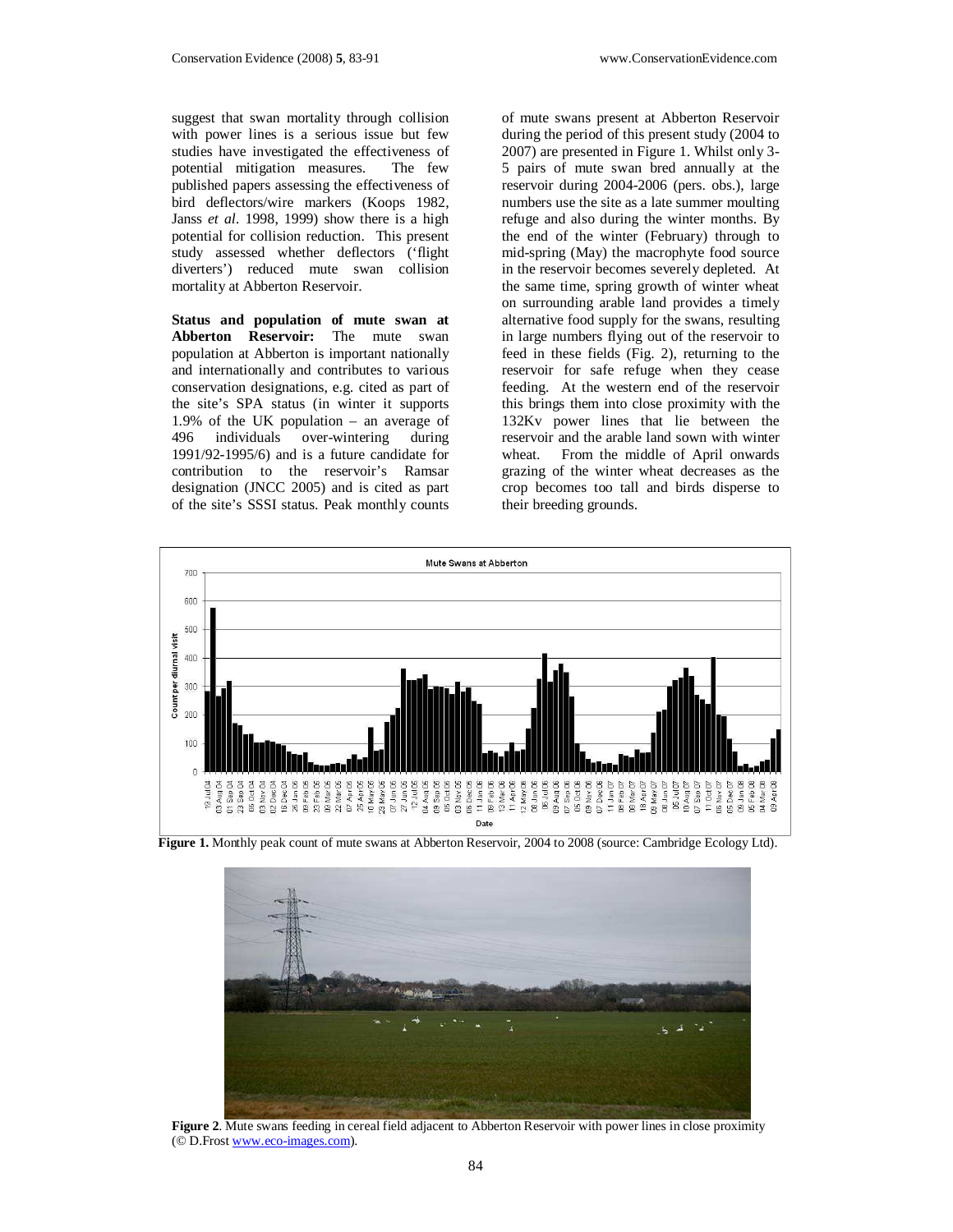**Mute swan collisions with the power lines:**  Incidental observations of power line collision victims were made along the length of the power line during the scheduled waterfowl and breeding bird surveys that commenced in the spring of 2004. During the March-June period nine mute swan carcasses were noted at the western section of the reservoir (see Fig. 3 for carcass locations). Initial contact was made with EDF Energy (the power line owners) to make them aware of the situation, though no further action was taken at this time.

In 2005, no breeding bird surveys occurred so the area around the pylons was not visited.<br>Overwintering waterfowl surveys were Overwintering waterfowl surveys were conducted but the area around the pylons was not surveyed. In 2006, overwintering waterfowl surveys recommenced and during early March mute swans were present in the fields to the northwest of the west end of the reservoir; a dead swan was also found under the nearby power lines. In order to obtain accurate mute swan numbers and to gain a better understanding of their use of the area where collisions were occurring, weekly surveys were conducted from the beginning of March to early April; 21 carcasses were found (locations shown Fig. 3). The number of carcasses found in 2004 and 2006, and the number of mute swans on the reservoir at the time of mortality count are given in Table 1.

The frequency of collision victims in 2006 provides a good record of the number of mute swans being killed by the power lines during this period. Mute swans are large species whose carcasses remain obvious for some time (more than one week). Evidence, in the form of an extensive area of plucked feathers and skeletal remains persist, even after foxes *Vulpes vulpes* have scavenged the carcasses.

From the data collected in 2006, the level of mute swan morality appears high compared to the population cited as part of the Abberton Reservoir SPA (>4% of the SPA population in 2006 - 21/496). The level of significance and the potential effect on the integrity of the SPA is likely to be high.

Particularly in late winter and spring, mute swans fly from feeding areas to and from the reservoir crossing the route of the power lines, which run roughly north to south across the site; dawn and dusk are likely to be the most vulnerable times, when the sun is low in the sky and the birds are flying east to west and visa versa in and out of the reservoir. At this time the visibility of the power lines to the birds is likely to be reduced, particularly the thinner earth wire, which runs between the tops of the pylons.



**Figure 3.** Location of mute swan collision victims recorded in 2004 and 2006.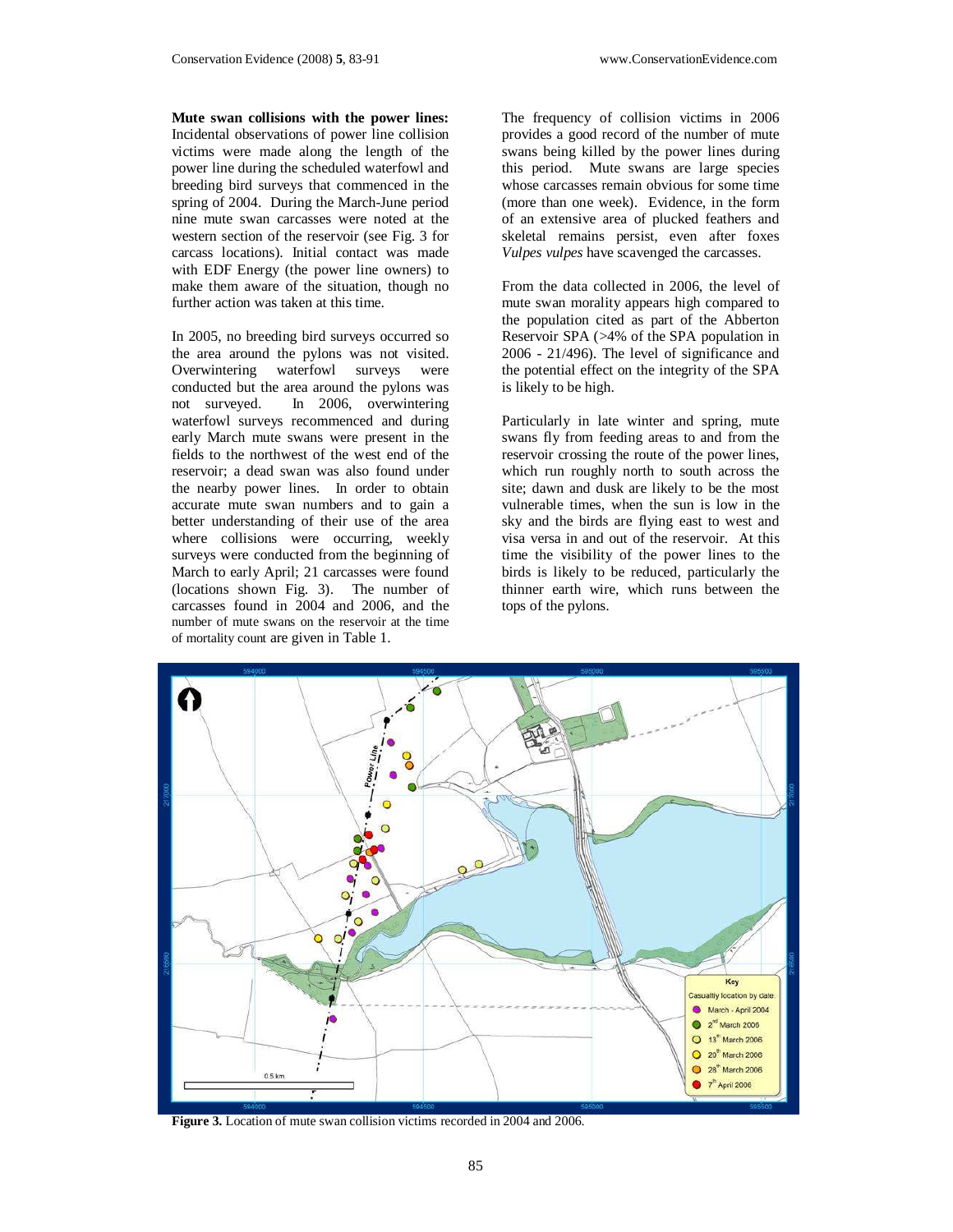| 2004             | Number of<br>collision victims | Number of mute swans on reservoir<br>at the time of mortality count | Total bird days in<br>2006    |
|------------------|--------------------------------|---------------------------------------------------------------------|-------------------------------|
| March/April 2004 | 9                              | 23                                                                  | (mean no. of living)          |
| 2006             |                                |                                                                     | mute swans at the             |
| 26 January       | 0                              | 67                                                                  | reservoir between             |
| 9 February       | 0                              | 77                                                                  | January-April x total         |
| 20 February      | 0                              | 69                                                                  | no. of days, <i>i.e.</i> 120) |
| 2 March          | 5                              | 69                                                                  |                               |
| 13 March         | 8                              | 54                                                                  |                               |
| 20 March         | 3                              | 54                                                                  |                               |
| 28 March         | 2                              | 74                                                                  |                               |
| 2 April          | 3                              | 103                                                                 |                               |
| 11 April         | 0                              | 103                                                                 |                               |
| 26 April         | 0                              | 74                                                                  |                               |
| Total in 2006    | 21                             | Mean $2006$ count = 74                                              | 8,880                         |

**Table 1**. Number of mute swan collision victims recorded during surveys in 2004 and 2006.

**Observations of swan reactions to the wires:** Incidental observations indicated that upon their approach to the reservoir the swans flew at the same level as the main power lines. Frequently the swans saw the wires at sufficient distance enabling them to comfortably redirect their flight over the wires (Fig. 4). However, on many occasions the swans appeared to see the six main power lines when very close, resulting in the birds' taking rapid avoiding action. While the birds successfully manoeuvred over of the six main power cables, this brought them into close proximity of the earth wire, which is thinner and hence harder to see; this resulted in drastic evasive action causing the swans to almost stall in mid-air. While no observations of actual collisions were made, it is considered that the collision victims were birds that hit the earth wire rather than the main power lines. All observations were of birds flying over the power lines, with no attempts made to fly through or under the wires.



Figure 4. Mute swans flying over power lines. Note the seven wires with the thin earth wire at the top (© D.Frost www.eco-images.com).

**Mute swan injuries:** The injuries to presumed power line collision victims found were varied but were consistent with collision injuries including broken wings and necks. Both

adults and juveniles were victims; while most of the dead birds recorded were adults (18 adults, six juveniles and seven of unknown age) the actual proportion of specific age groups could not be established due to the poor condition of some of the carcases. There were signs to show that death was not always instantaneous, e.g. marks behind a carcass indicating that the bird had dragged itself along the ground for a few metres or more. Figures 5-6 show two dead mute swans associated with collisions with the power lines.

**Other waterfowl collisions with the power lines:** Mute swans were not the only collision victims; carcasses of other species found were cormorant *Phalacrocorax carbo* (1), gadwall (1), tufted duck *Aythya fuligula* (1) and grey heron *Ardea cinerea* (1) (Fig. 7). The power lines were therefore causing mortality to a number of SPA cited species for Abberton Reservoir, not solely mute swan. The level of mortality being experienced by these other waterfowl remains unclear as they are smaller, have less obvious plumage colouration and are probably quickly consumed by scavengers, thereby reducing their rate of detection.



**Figure 5.** Adult mute swan with broken wing; carcass located some distance from the power lines; footprints and drag marks suggest death was not instantaneous (© D.Frost www.eco-images.com).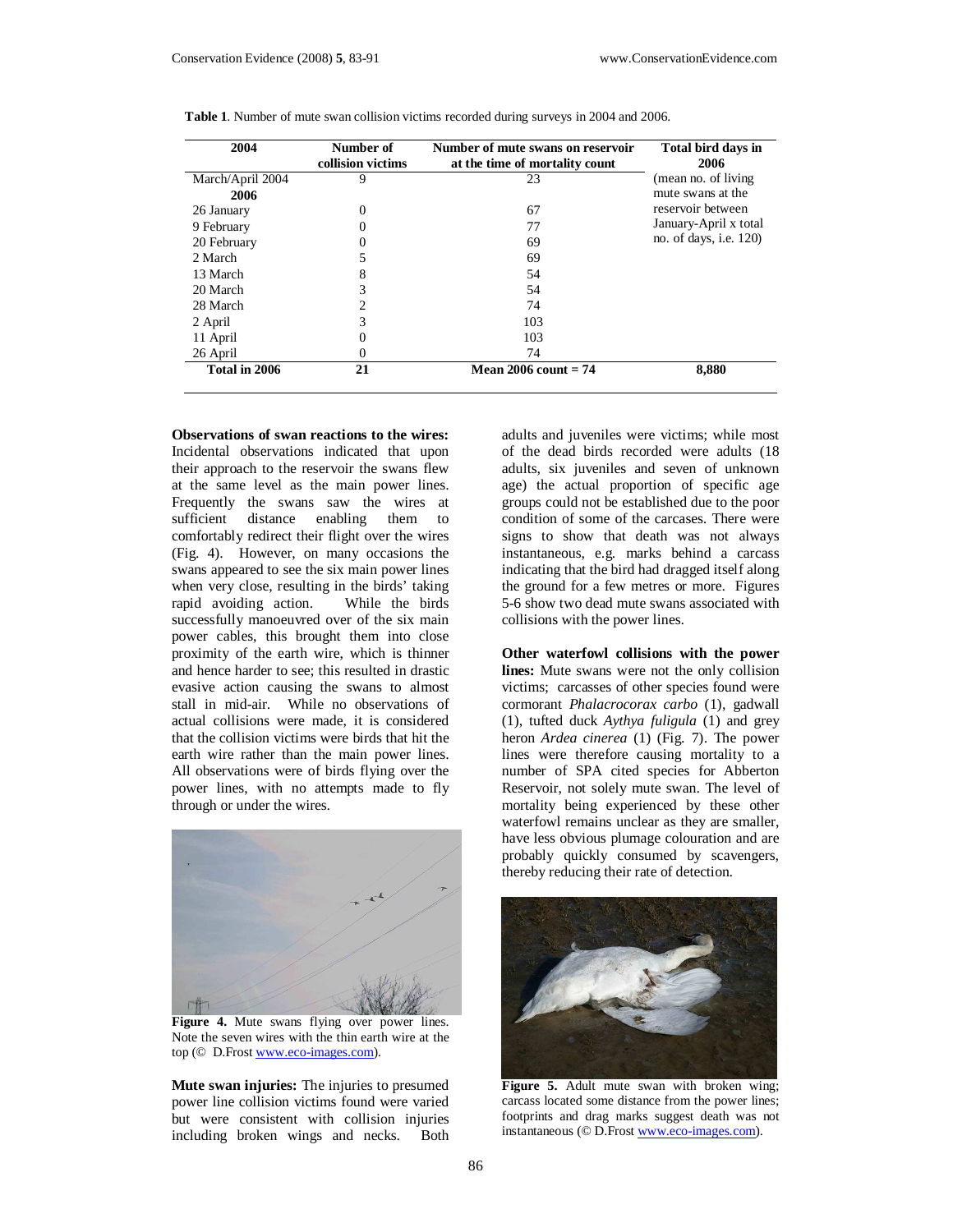

Figure 6. Adult mute swan showing signs of injury consistent with power line collision. Carcass located under wires suggesting instant death (© D.Frost www.eco-images.com).



Figure 7. Carcass of grey heron another species vulnerable to power line collision at Abberton Reservoir (© Darren Frost www.eco-images.com).

The existence of the power lines within the SPA could be considered to be at variance with the objectives of the Habitats Directive and the conservation objectives of the site. It was also considered likely that the collision rate and mortality would increase, as shallow water habitat was required to be provided for waterfowl under the Habitats Directive in association with the planned development for the raising of the reservoir water levels. It was therefore necessary to initiate a course of action that would address the potential collision effects on waterfowl populations; it was thus decided to install flight diverters on the overhead wires.

#### **ACTION**

Essex & Suffolk Water staff initiated a meeting with EDF, Darren Frost and Natural England and agreed a course of action. This comprised a week long project to attach

approximately 500 spiral shaped bird flight diverters, at 5 m intervals to more than 1.5 km of the earth wire along the top of the 132kV overhead power line network at the western end of the reservoir. The aim was to increase the visibility of the earth wire. This task required diverting the electricity away from the overhead power lines, lowering the earth wire that runs between the top of each pylon and then hand fitting the spiral bird flight deflectors to the wires (Fig. 8).

The design of the diverter used is shown in Figures 9 and 10, each was red in colour. The dimensions of the deflectors were 320 mm for the gripping section and 175 mm for the outside diameter of the coil (catalogue no. BFD5249065: Preformed Line Products (GB) Ltd). This design and spacing was chosen as tests in the Netherlands indicated that when installed at 5 m intervals the collision rate decreased by 80% (Koops 1982). Note that the specification for the diverter will be specific to the conditions encountered e.g. lines and pylon specifications, weather conditions and the species at risk.



**Figure 8.** Bird deflector installation at Abberton, summer 2006 (© D.Frost www.eco-images.com).

#### **CONSEQUENCES**

Prior to flight diverter installation, surveys indicated that in the spring of 2004, nine mute swans were killed through collision with the power lines, while in spring 2006, 21 were killed. After flight diverter installation, spring surveys in 2007 found only one mute swan collision victim (locality shown in Fig. 11); in 2008 none were recorded. The results are summarised in Tables 3. Additionally for other bird species collision mortality appeared to have been reduced as no other species have been recorded as collision victims during the 2007-2008 surveys (although as indicated above, other species are smaller, less obvious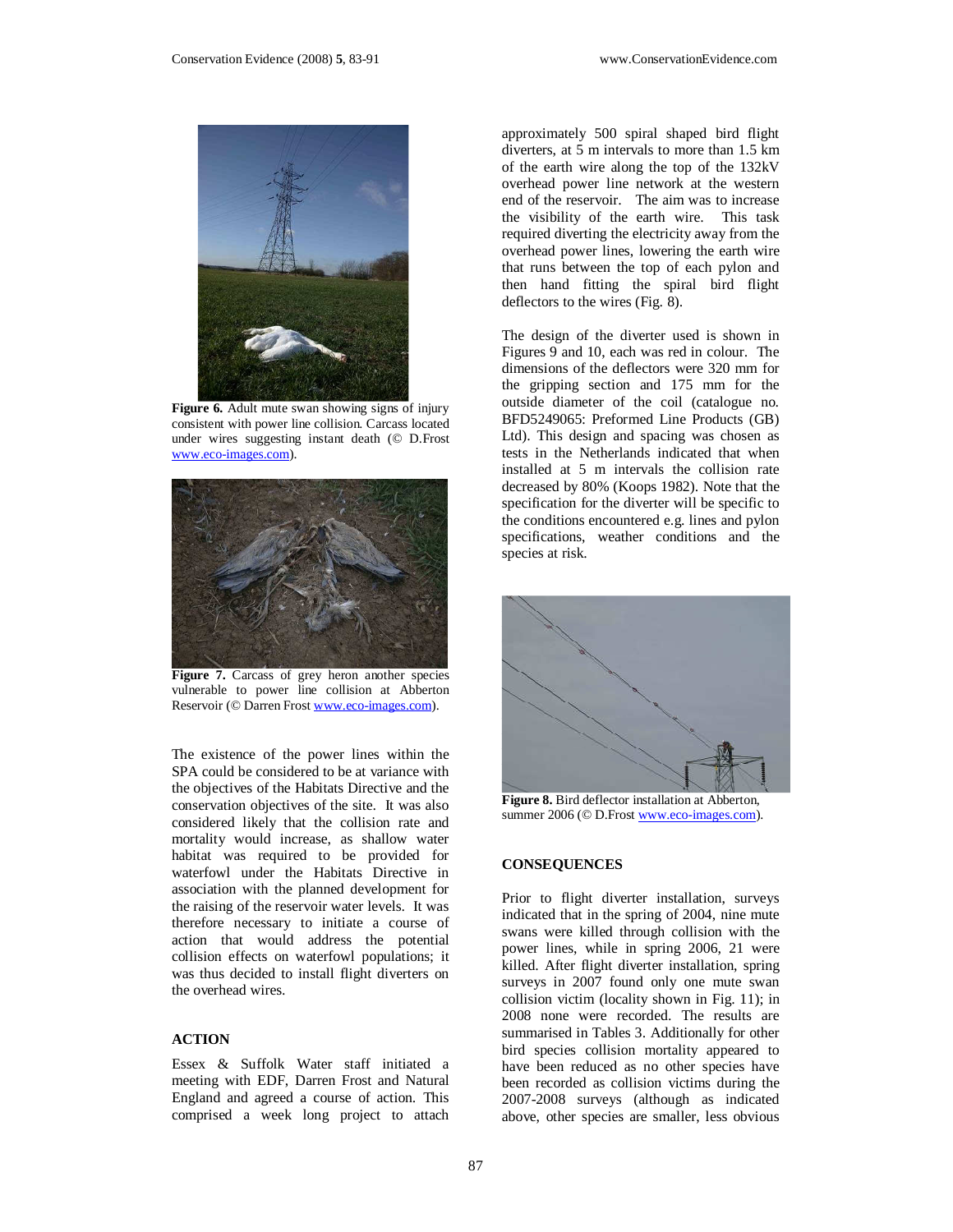and more likely to be quickly consumed or removed by scavengers such as foxes).

**Discussion:** There was a marked reduction in swan collision rate in response to fitting flight diverters of 95% in 2007 compared to 2006; 21 birds suffered mortality in 2006 over a total of 8,880 'bird days' for the period 26/1/06 to 26/4/06. Over a similar period in 2007 (25/1/07 to 30/4/07) only one swan suffered collision mortality during a total of 7,200 'bird days'. The differences in the percentages (proportions) suffering mortality were significantly different (equality of proportions) test: *ts* = 5.92, *P* <0.0001; Sokal & Rohlf 1969). This reduction in mortality is comparable to that after installation of identical markers at the same spacing in the Netherlands (Koops 1982).

The distance at which swan carcasses were found from the point impact range from 10- 351 m; some birds were clearly injured (rather than being killed outright) and able to crawl away from below the collision point before dying. This should be taken into consideration when identifying the appropriate area of coverage when developing future collision monitoring programmes.

Smaller birds are harder to find and likely to be quickly consumed or removed by scavengers, though the distances over which these victims fall after impact are not expected to range any greater than those of mute swan. Therefore it was not possible to gain a clear picture of power line collision induced mortalities for other species.

Different sized deflectors are available in a wide selection of dimensions and colours, to fit a variety of overhead power and communications lines. They could also be installed on the guy wires that hold up various types of communications masts and towers. The following web links provide a source of suitable bird diverters/deflectors:

http://www.preformed-gb.com (UK); http://www.birdtex.com (USA).

**Recommendations:** It is recommended that appropriate bird flight diverters (suitable to meet the local conditions) are fitted as routine best practise when installing any new overhead power lines. This is particularly topical in the UK, as now as more wind farms are being constructed, these need to be connected to the National Grid, some inevitably via overhead power lines. Deflectors are available for a wide range of overhead wires, aerials and

communications masts. It is more cost effective to install deflectors at the time of construction rather than as a retrospective action.

|  |                                          |  | <b>Table 2.</b> Distance of mute swan collision victims |  |
|--|------------------------------------------|--|---------------------------------------------------------|--|
|  | from nearest point along the power line. |  |                                                         |  |

| Date                       | Distance of collision victim from<br>nearest perpendicular point of<br>power lines (m) |  |  |
|----------------------------|----------------------------------------------------------------------------------------|--|--|
| 03/04/2004                 | 16                                                                                     |  |  |
| 03/04/2004                 | 21                                                                                     |  |  |
| 03/04/2004                 | 76                                                                                     |  |  |
| 03/04/2004                 | 40                                                                                     |  |  |
| 03/04/2004                 | 28                                                                                     |  |  |
| 03/04/2004                 | 15                                                                                     |  |  |
| 03/04/2004                 | 57                                                                                     |  |  |
| 03/04/2004                 | 50                                                                                     |  |  |
| 03/04/2004                 | 24                                                                                     |  |  |
| 02/03/2006                 | 30                                                                                     |  |  |
| 02/03/2006                 | 16                                                                                     |  |  |
| 02/03/2006                 | 113                                                                                    |  |  |
| 02/03/2006                 | 10                                                                                     |  |  |
| 02/03/2006                 | 16                                                                                     |  |  |
| 13/03/2006                 | 306                                                                                    |  |  |
| 13/03/2006                 | 351                                                                                    |  |  |
| 13/03/2006                 | 58                                                                                     |  |  |
| 13/03/2006                 | 14                                                                                     |  |  |
| 13/03/2006                 | 19                                                                                     |  |  |
| 13/03/2006                 | 60                                                                                     |  |  |
| 13/03/2006                 | 15                                                                                     |  |  |
| 13/03/2006                 | 34                                                                                     |  |  |
| 20/03/2006                 | 74                                                                                     |  |  |
| 20/03/2006                 | 79                                                                                     |  |  |
| 20/03/2006                 | 49                                                                                     |  |  |
| 28/03/2006                 | 28                                                                                     |  |  |
| 28/03/2006                 | 91                                                                                     |  |  |
| 07/04/2006                 | 38                                                                                     |  |  |
| 07/04/2006                 | 14                                                                                     |  |  |
| 07/04/2006                 | 10                                                                                     |  |  |
| <b>Mean distance</b>       | 58                                                                                     |  |  |
| <b>Minimum</b><br>distance | 10                                                                                     |  |  |
| Maximum<br>distance        | 351                                                                                    |  |  |
| <b>Standard error</b>      | 14.3                                                                                   |  |  |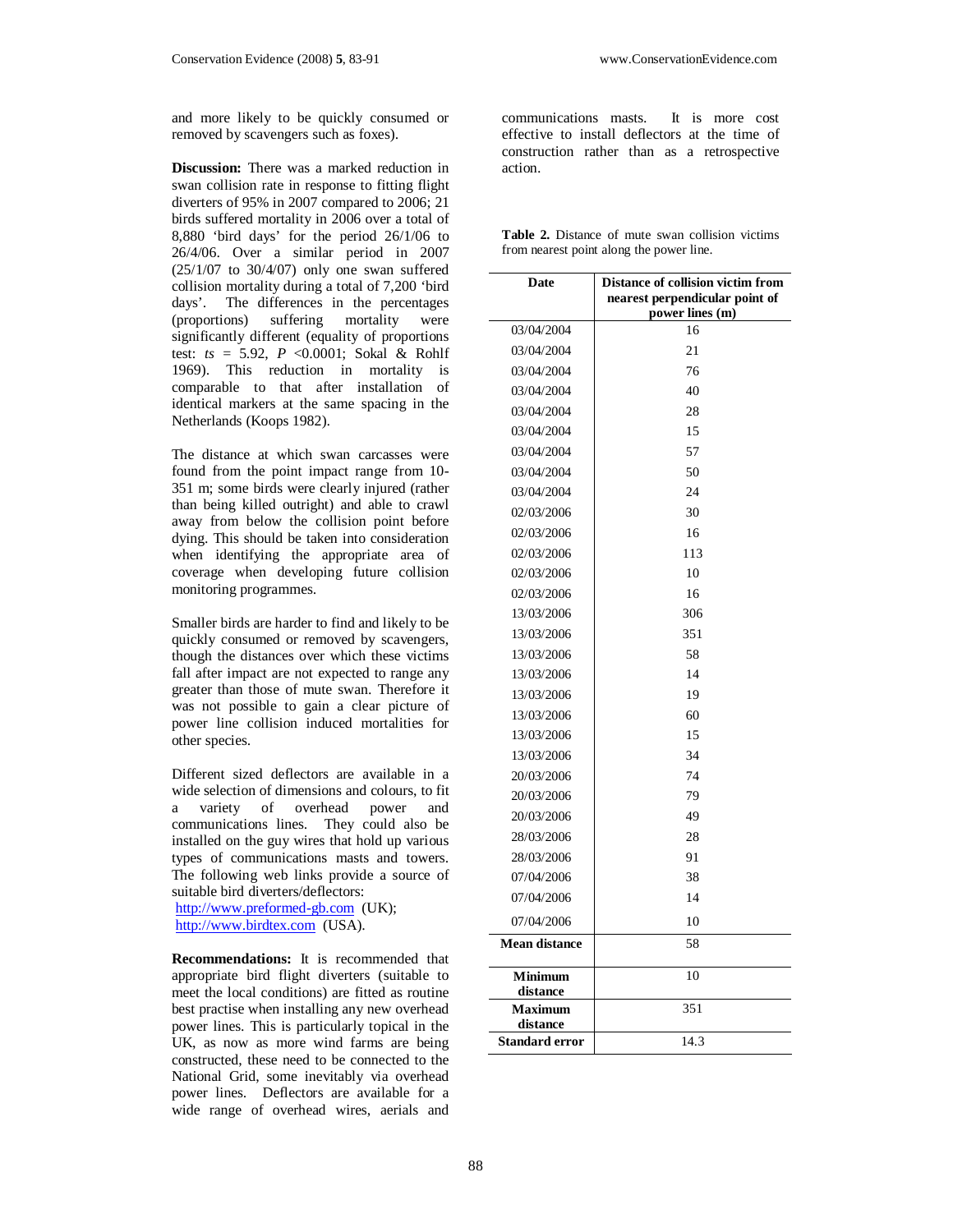# **Swan Flight Diverters**



**Figure 9.** Design of swan flight diverter installed on overhead wires at Abberton Reservoir.



 **Figure 10.** Flight diverter installed on overhead wire at Abberton Reservoir (© D.Frost).

| 2007         | Number of         | Number of mute swans on reservoir | <b>Total bird days</b> |
|--------------|-------------------|-----------------------------------|------------------------|
|              | collision victims | at the time of mortality count    | (mean no. of living)   |
| 25 January   | 0                 | 26                                | mute swans at the      |
| 8 February   |                   | 65                                | reservoir between      |
| 22 February  |                   | 58                                | January-April x        |
| 8 March      |                   | 53                                | total no. of days,     |
| 23 March     |                   | 79                                | i.e. 120)              |
| 18 April     |                   | 68                                |                        |
| 30 April     | 0                 | 71                                |                        |
| <b>Total</b> | 1                 | $Mean = 60$                       | 7,200                  |
|              |                   |                                   |                        |
| 2008         |                   |                                   |                        |
| 9 January    | $\Omega$          | 22                                |                        |
| 24 January   |                   | 29                                |                        |
| 5 February   | 0                 | 15                                |                        |
| 18 February  | $_{0}$            | 21                                |                        |
| 4 March      | 0                 | 38                                |                        |
| 28 March     | 0                 | 42                                |                        |
| 9 April      | 0                 | 119                               |                        |
| <b>Total</b> | $\bf{0}$          | <b>Mean = 41</b>                  | 4,903                  |

**Table 3**. Number of mute swan collision victims and number of swans on reservoir recorded during winter-spring surveys in 2007 and 2008.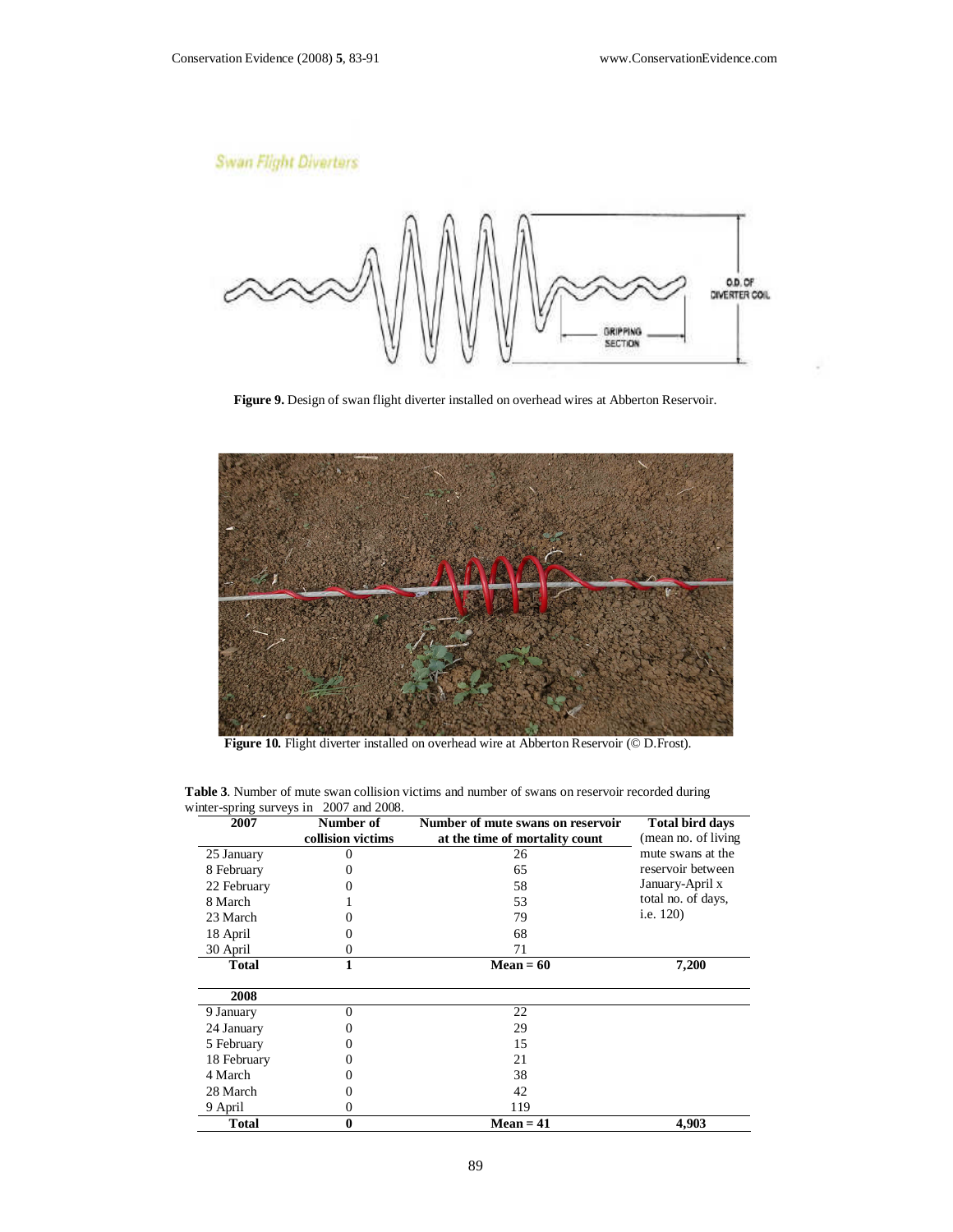

 **Figure 11.** Location of mute swan collision victim recorded in 2007.

#### **ACKNOWLEDGEMENTS**

Special thanks are due to Miranda Davis and Helen Jacobs at Essex & Suffolk Water for their contribution to the coordination of meetings with EDF Energy in order to facilitate a solution. Thanks are also due to Terry Seimers and his team at EDF Energy for their efforts in delivering a workable solution as quickly as possible.

#### **REFERENCES**

Bevanger K. (1998) Biological and conservation aspects of bird mortality caused by electricity power lines: a review. *Biological Conservation*, **86**, 67-76.

Collier M.P., Banks A.N., Austin G.E., Girling T., Hearn R.D. & Musgrove A.J. (2005) *The Wetland Bird Survey 2003/04: Wildfowl and Wader Counts.* BTO/WWT/RSPB/JNCC, Thetford, UK.

Coleman A.E., Coleman J.T., Coleman P.A. & Minton C.D.T. (2001) A 39 year study of a mute swan *Cygnus olor* population in the English Midlands. *Ardea,* **89** (special issue), 123-133.

Cramp S. & Simmons K.E.L. (2004) *Birds of the Western Palearctic interactive*. BirdGuides, Sheffield, UK.

Janss G.F.E. & Ferrer M. (1998) Rate of bird collision with power lines: Effects of conductor-marking and static wire-marking. *Journal of Field Ornithology*, **69**, 8-17.

Janss G.F.E. & Ferrer M. (1999) Mitigation of raptor electrocution on steel power poles. *Wildlife Society Bulletin*, **27**, 263-273.

Janss, G.F.E., Lazo, A., Ferrer, M., (1999) Use of raptor models to reduce avian collisions with powerlines*. Journal of Raptor Research*, **33**, 154-159.

JNCC (2005a) *SPA citation.*  http://www.jncc.gov.uk/pdf/SPA/UK9009141. pdf

JNCC (2005b) *Ramsar citation.*  http://www.jncc.gov.uk/pdf/RIS/UK11001.pdf